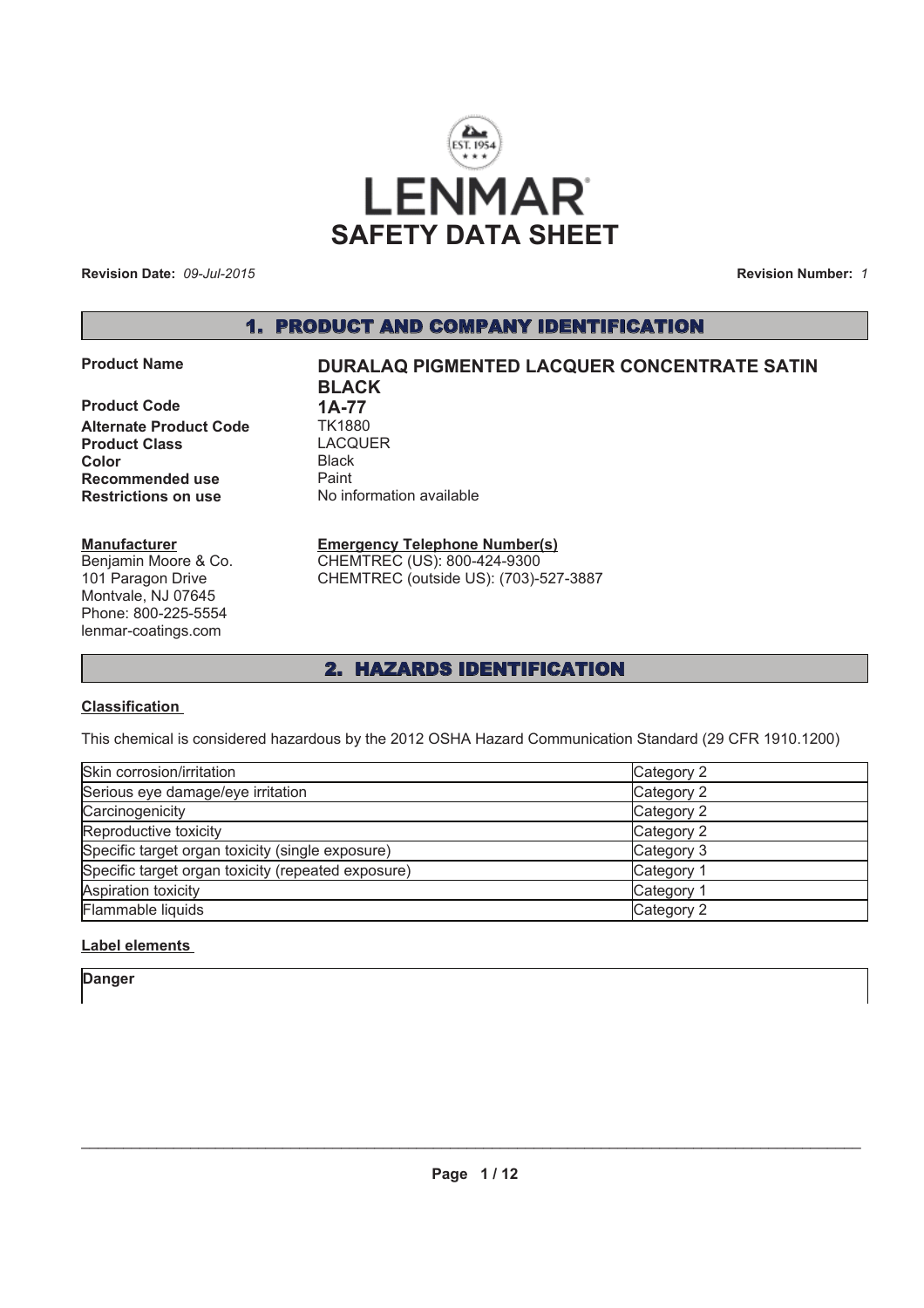#### **Hazard statements**

Highly flammable liquid and vapor Causes skin irritation Causes serious eye irritation Suspected of causing cancer Suspected of damaging fertility or the unborn child May cause drowsiness or dizziness Causes damage to organs through prolonged or repeated exposure May be fatal if swallowed and enters airways

 $\_$  , and the state of the state of the state of the state of the state of the state of the state of the state of the state of the state of the state of the state of the state of the state of the state of the state of the



**Appearance** liquid **Odor** solvent

### **Precautionary Statements - Prevention**

Obtain special instructions before use Do not handle until all safety precautions have been read and understood Use personal protective equipment as required Wash face, hands and any exposed skin thoroughly after handling Wear eye/face protection Do not breathe dust/fume/mist/vapors/spray Do not eat, drink or smoke when using this product Use only outdoors or in a well-ventilated area Keep away from heat/sparks/open flames/hot surfaces, no smoking Keep container tightly closed Ground/bond container and receiving equipment Use explosion-proof electrical/ventilating/lighting/equipment Use only non-sparking tools Take precautionary measures against static discharge Keep cool **Precautionary Statements - Response** If exposed or concerned get medical attention **Eyes** If in eyes rinse cautiously with water for several minutes. Remove contact lenses, if present and easy to do. Continue rinsing If eye irritation persists get medical attention **Skin** If skin irritation occurs get medical attention If on skin (or hair) take off immediately all contaminated clothing. Rinse skin with water Wash contaminated clothing before reuse **Inhalation** If inhaled remove victim to fresh air and keep at rest in a position comfortable for breathing

**Ingestion**

If swallowed immediately call a POISON CENTER or physician

Do NOT induce vomiting

#### **Fire**

In case of fire use CO2, dry chemical, or foam for extinction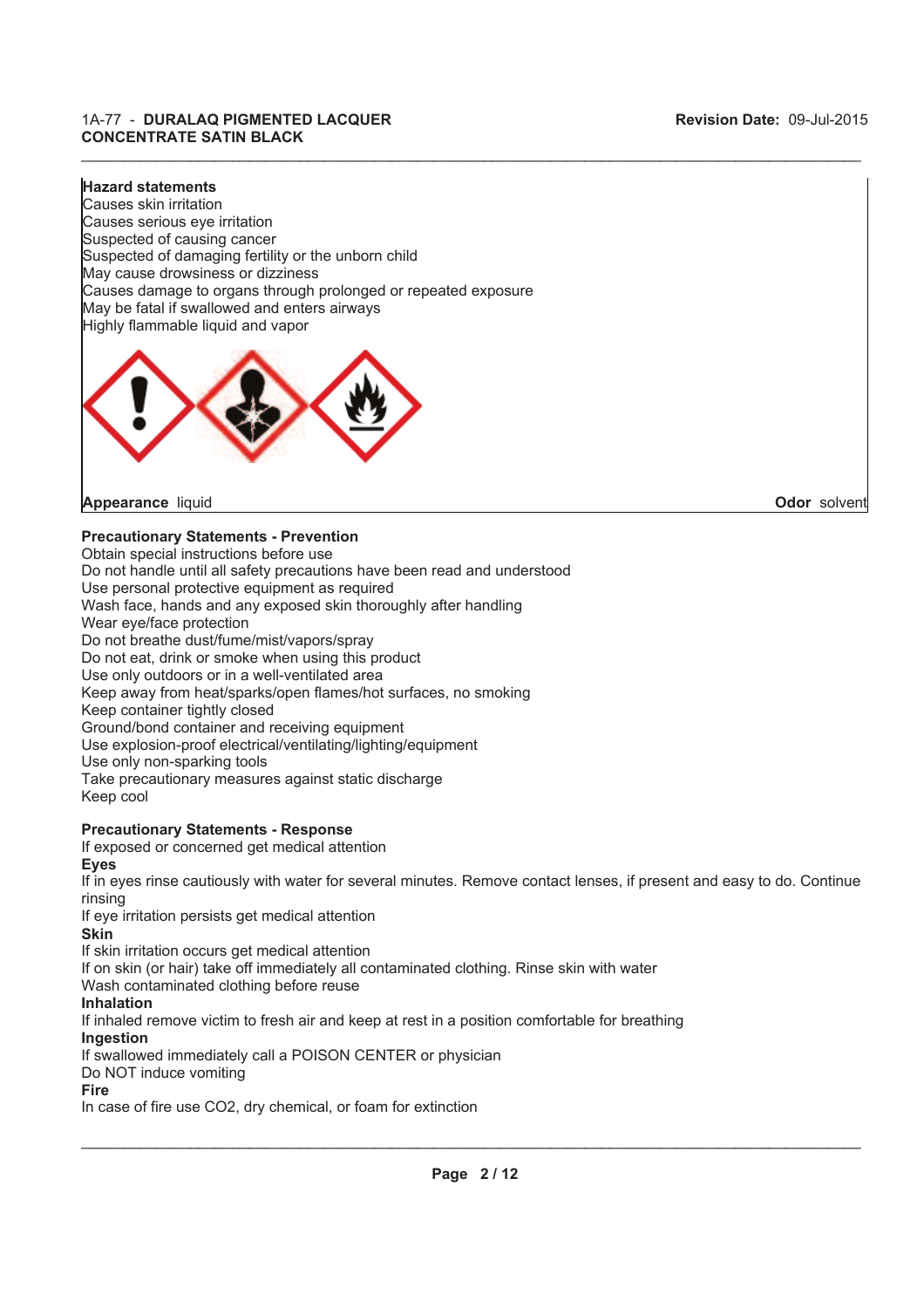#### **Precautionary Statements - Storage**

Store locked up Store in a well-ventilated place. Keep container tightly closed

#### **Precautionary Statements - Disposal**

Dispose of contents/container to an approved waste disposal plant

#### **Hazards not otherwise classified (HNOC)**

Not Applicable

#### **Other information**

No information available

### 3. COMPOSITION INFORMATION ON COMPONENTS

 $\_$  , and the state of the state of the state of the state of the state of the state of the state of the state of the state of the state of the state of the state of the state of the state of the state of the state of the

| <b>Chemical Name</b>                                                  | <b>CAS-No</b> | Weight % (max) |
|-----------------------------------------------------------------------|---------------|----------------|
| Toluene                                                               | 108-88-3      | 30             |
| n-Butyl acetate                                                       | 123-86-4      | 20             |
| VM&P naphtha                                                          | 64742-89-8    | 10             |
| Ethyl acetate                                                         | 141-78-6      | 10             |
| 1,2-Benzenedicarboxylic acid,<br>di-C8-10-branched alkyl ester (DINP) | 68515-48-0    | 10             |
| Ethanol                                                               | 64-17-5       | 5              |
| Isopropyl alcohol                                                     | 67-63-0       | 5              |
| Stoddard solvent                                                      | 8052-41-3     |                |
| Carbon black                                                          | 1333-86-4     | 5              |
| Acetone                                                               | 67-64-1       | 5              |

### 4. FIRST AID MEASURES

#### **First aid measures**

| <b>General Advice</b>             | If symptoms persist, call a physician. Show this safety data sheet to the doctor in<br>attendance.                                                                                                                      |
|-----------------------------------|-------------------------------------------------------------------------------------------------------------------------------------------------------------------------------------------------------------------------|
| <b>Eye Contact</b>                | Immediately flush with plenty of water. After initial flushing, remove any contact<br>lenses and continue flushing for at least 15 minutes. Keep eye wide open while<br>rinsing. If symptoms persist, call a physician. |
| <b>Skin Contact</b>               | Wash off immediately with soap and plenty of water removing all contaminated<br>clothes and shoes. If skin irritation persists, call a physician.                                                                       |
| <b>Inhalation</b>                 | Move to fresh air. If symptoms persist, call a physician.<br>If not breathing, give artificial respiration. Call a physician immediately.                                                                               |
| Ingestion                         | Clean mouth with water and afterwards drink plenty of water. Do not induce<br>vomiting without medical advice. Never give anything by mouth to an unconscious<br>person. Consult a physician.                           |
| <b>Protection Of First-Aiders</b> | Use personal protective equipment.                                                                                                                                                                                      |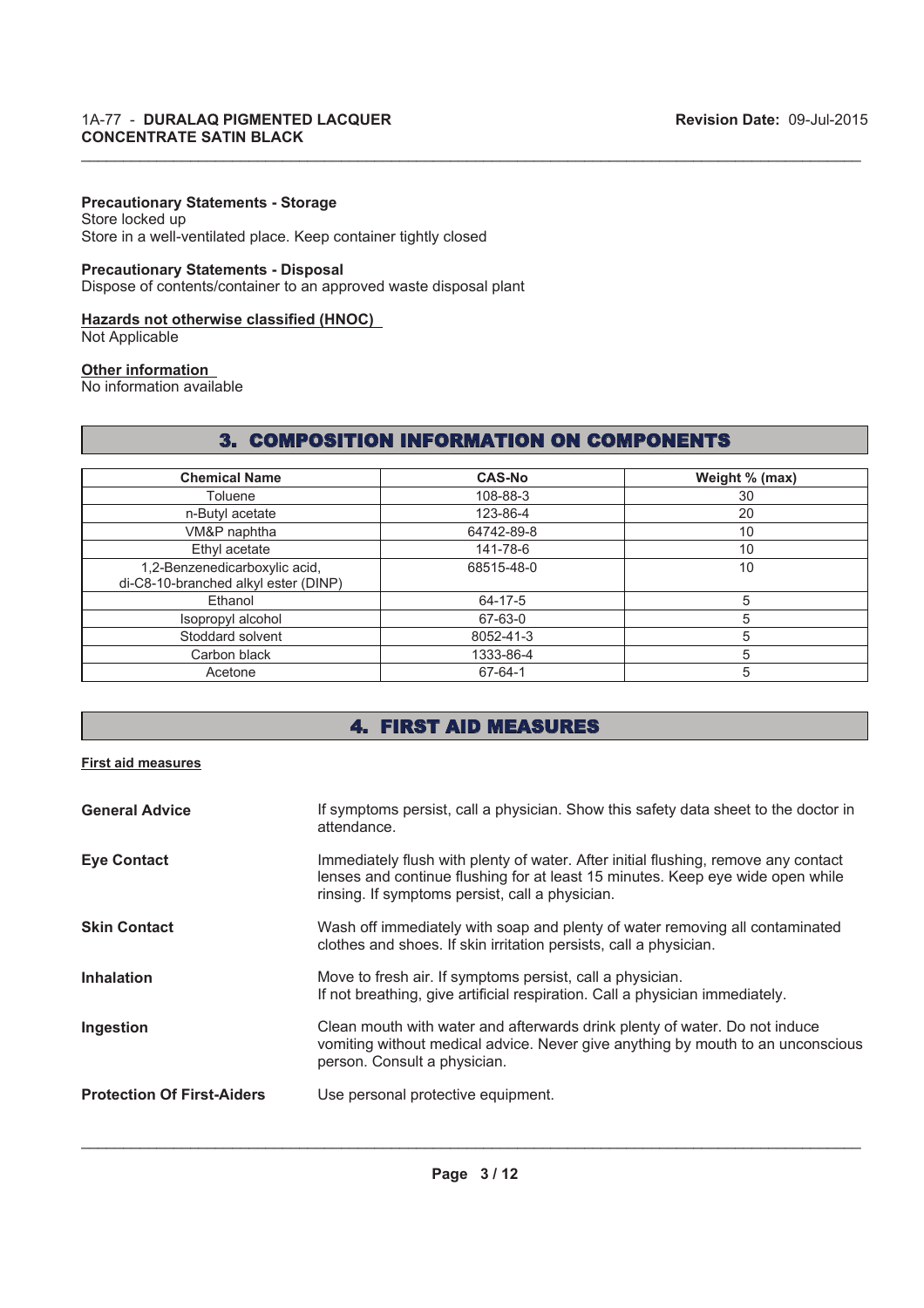| <b>Most Important</b><br><b>Symptoms/Effects</b>                                             | No information available.        |                                                                                                                                                                                                                                                                                                |                                                                                                                 |  |
|----------------------------------------------------------------------------------------------|----------------------------------|------------------------------------------------------------------------------------------------------------------------------------------------------------------------------------------------------------------------------------------------------------------------------------------------|-----------------------------------------------------------------------------------------------------------------|--|
| <b>Notes To Physician</b>                                                                    | Treat symptomatically.           |                                                                                                                                                                                                                                                                                                |                                                                                                                 |  |
|                                                                                              | <b>5. FIRE-FIGHTING MEASURES</b> |                                                                                                                                                                                                                                                                                                |                                                                                                                 |  |
| <b>Flammable Properties</b>                                                                  |                                  |                                                                                                                                                                                                                                                                                                | Vapors may travel considerable distance to a source of<br>ignition and flash back. Vapors may cause flash fire. |  |
| <b>Suitable Extinguishing Media</b>                                                          |                                  | surrounding environment.                                                                                                                                                                                                                                                                       | Foam, dry powder or water. Use extinguishing measures<br>that are appropriate to local circumstances and the    |  |
| <b>Protective Equipment And Precautions For</b><br><b>Firefighters</b>                       |                                  | and full protective gear.                                                                                                                                                                                                                                                                      | As in any fire, wear self-contained breathing apparatus<br>pressure-demand, MSHA/NIOSH (approved or equivalent) |  |
| <b>Specific Hazards Arising From The Chemical</b>                                            |                                  | Flammable. Flash back possible over considerable<br>distance. Keep product and empty container away from<br>heat and sources of ignition. Closed containers may<br>rupture if exposed to fire or extreme heat. Thermal<br>decomposition can lead to release of irritating gases and<br>vapors. |                                                                                                                 |  |
| <b>Sensitivity To Mechanical Impact</b>                                                      |                                  | N <sub>o</sub>                                                                                                                                                                                                                                                                                 |                                                                                                                 |  |
| <b>Sensitivity To Static Discharge</b>                                                       |                                  | Yes                                                                                                                                                                                                                                                                                            |                                                                                                                 |  |
| <b>Flash Point Data</b><br>Flash Point (°F)<br>Flash Point (°C)<br><b>Flash Point Method</b> |                                  | 25<br>-4<br><b>PMCC</b>                                                                                                                                                                                                                                                                        |                                                                                                                 |  |
| <b>Flammability Limits In Air</b>                                                            |                                  |                                                                                                                                                                                                                                                                                                |                                                                                                                 |  |
| <b>Lower Explosion Limit</b><br><b>Upper Explosion Limit</b>                                 |                                  | Not available<br>Not available                                                                                                                                                                                                                                                                 |                                                                                                                 |  |
| Health: 2<br>NFPA                                                                            | Flammability: 3                  | Instability: 0                                                                                                                                                                                                                                                                                 | Special: Not Applicable                                                                                         |  |
| <b>NFPA Legend</b><br>0 - Not Hazardous<br>1 - Slightly                                      |                                  |                                                                                                                                                                                                                                                                                                |                                                                                                                 |  |

 $\_$  , and the state of the state of the state of the state of the state of the state of the state of the state of the state of the state of the state of the state of the state of the state of the state of the state of the

- 
- 
- 2 Moderate
- 3 High
- 4 Severe

*The ratings assigned are only suggested ratings, the contractor/employer has ultimate responsibilities for NFPA ratings where this system is used.*

*Additional information regarding the NFPA rating system is available from the National Fire Protection Agency (NFPA) at www.nfpa.org.*

## 6. ACCIDENTAL RELEASE MEASURES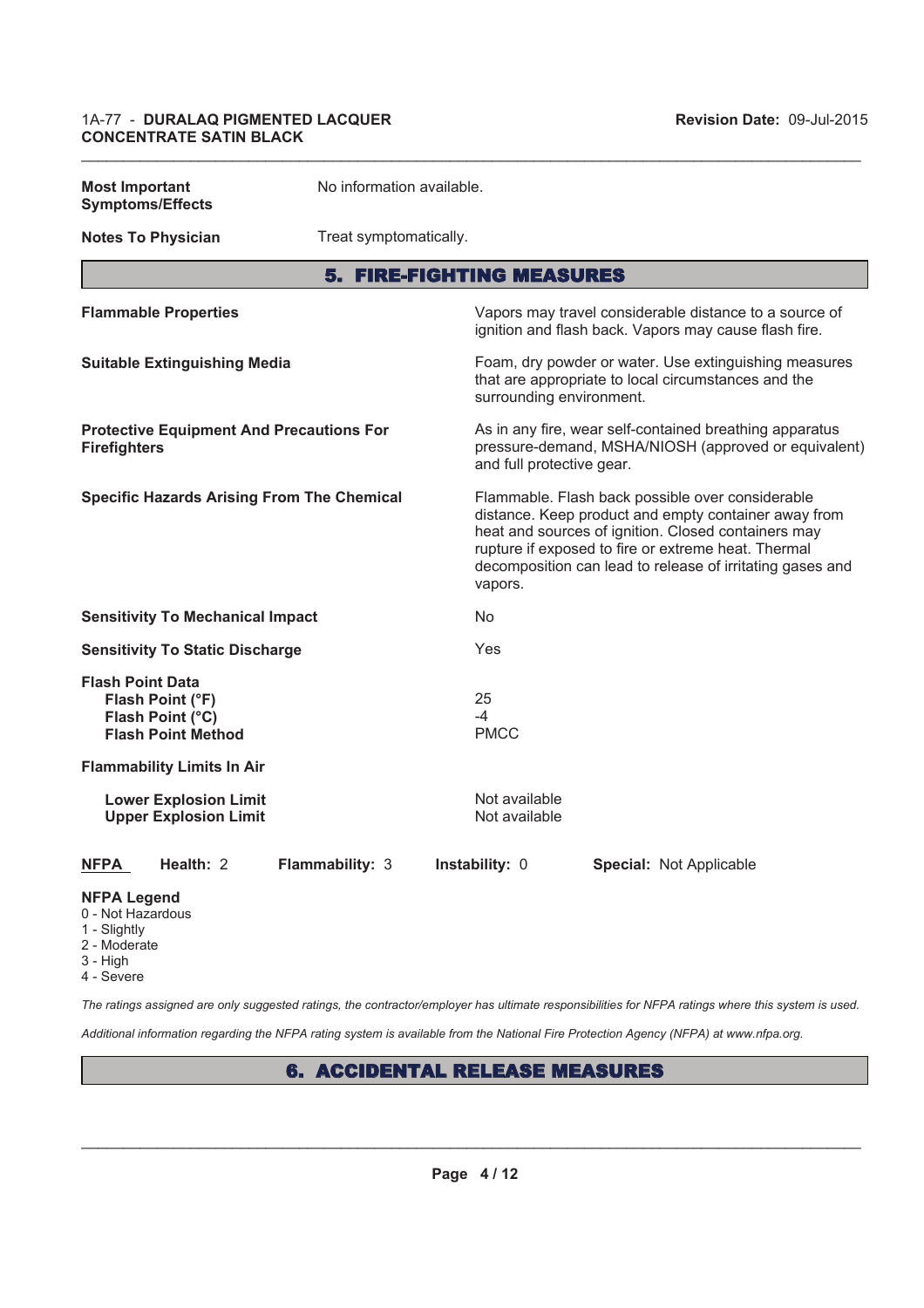| <b>Personal Precautions</b>      | Remove all sources of ignition. Take precautions to prevent flashback. Ground<br>and bond all containers and handling equipment. Take precautionary measures<br>against static discharges. Ensure adequate ventilation. Avoid contact with skin,<br>eyes and clothing. Use personal protective equipment.                                                                                                                                      |
|----------------------------------|------------------------------------------------------------------------------------------------------------------------------------------------------------------------------------------------------------------------------------------------------------------------------------------------------------------------------------------------------------------------------------------------------------------------------------------------|
| <b>Other Information</b>         | Prevent further leakage or spillage if safe to do so. Do not allow material to<br>contaminate ground water system. Prevent product from entering drains. Do not<br>flush into surface water or sanitary sewer system. Local authorities should be<br>advised if significant spillages cannot be contained.                                                                                                                                     |
| <b>Environmental Precautions</b> | See Section 12 for additional Ecological Information.                                                                                                                                                                                                                                                                                                                                                                                          |
| <b>Methods For Clean-Up</b>      | Dam up. Soak up with inert absorbent material. Pick up and transfer to properly<br>labeled containers. Clean contaminated surface thoroughly.                                                                                                                                                                                                                                                                                                  |
|                                  | 7. HANDLING AND STORAGE                                                                                                                                                                                                                                                                                                                                                                                                                        |
| <b>Handling</b>                  | Avoid contact with skin, eyes and clothing. Wear personal protective equipment.<br>Do not breathe vapors or spray mist. Use only in ventilated areas. Prevent vapor<br>build-up by providing adequate ventilation during and after use.                                                                                                                                                                                                        |
|                                  | Take precautionary measures against static discharges. To avoid ignition of<br>vapors by static electricity discharge, all metal parts of the equipment must be<br>grounded. Keep away from heat, sparks and flame. Do not smoke. Extinguish all<br>flames and pilot lights, and turn off stoves, heaters, electric motors and other<br>sources of ignition during use and until all vapors are gone. Ignition and/or flash<br>back may occur. |
| <b>Storage</b>                   | Keep containers tightly closed in a dry, cool and well-ventilated place. Keep away<br>from heat. Keep away from open flames, hot surfaces and sources of ignition.<br>Keep in properly labeled containers. Keep out of the reach of children.                                                                                                                                                                                                  |
| <b>Incompatible Materials</b>    | No information available                                                                                                                                                                                                                                                                                                                                                                                                                       |
|                                  | Technical measures/Precautions Ensure adequate ventilation. Use only where airflow will keep vapors from building<br>up in or near the work area in adjoining rooms. Comply with all national, state, and<br>local codes pertaining to the storage, handling, dispensing and disposal of<br>flammable liquids.                                                                                                                                 |
|                                  | Dissipate static electricity during transfer by grounding and bonding containers<br>and equipment before transferring material. All equipment should be non-sparking<br>and explosion proof. Use explosion proof electrical equipment for ventilation,<br>lighting and material handling.                                                                                                                                                      |

 $\_$  , and the state of the state of the state of the state of the state of the state of the state of the state of the state of the state of the state of the state of the state of the state of the state of the state of the

### 8. EXPOSURE CONTROLS / PERSONAL PROTECTION

### **Exposure Limits**

| <b>Chemical Name</b> | <b>ACGIH</b>                    | <b>OSHA</b>                                 |
|----------------------|---------------------------------|---------------------------------------------|
| Toluene              | 20 ppm - TWA                    | 200 ppm - TWA<br>300 ppm - Ceiling          |
| n-Butyl acetate      | 150 ppm - TWA<br>200 ppm - STEL | 150 ppm - TWA<br>$710 \text{ ma/m}^3$ - TWA |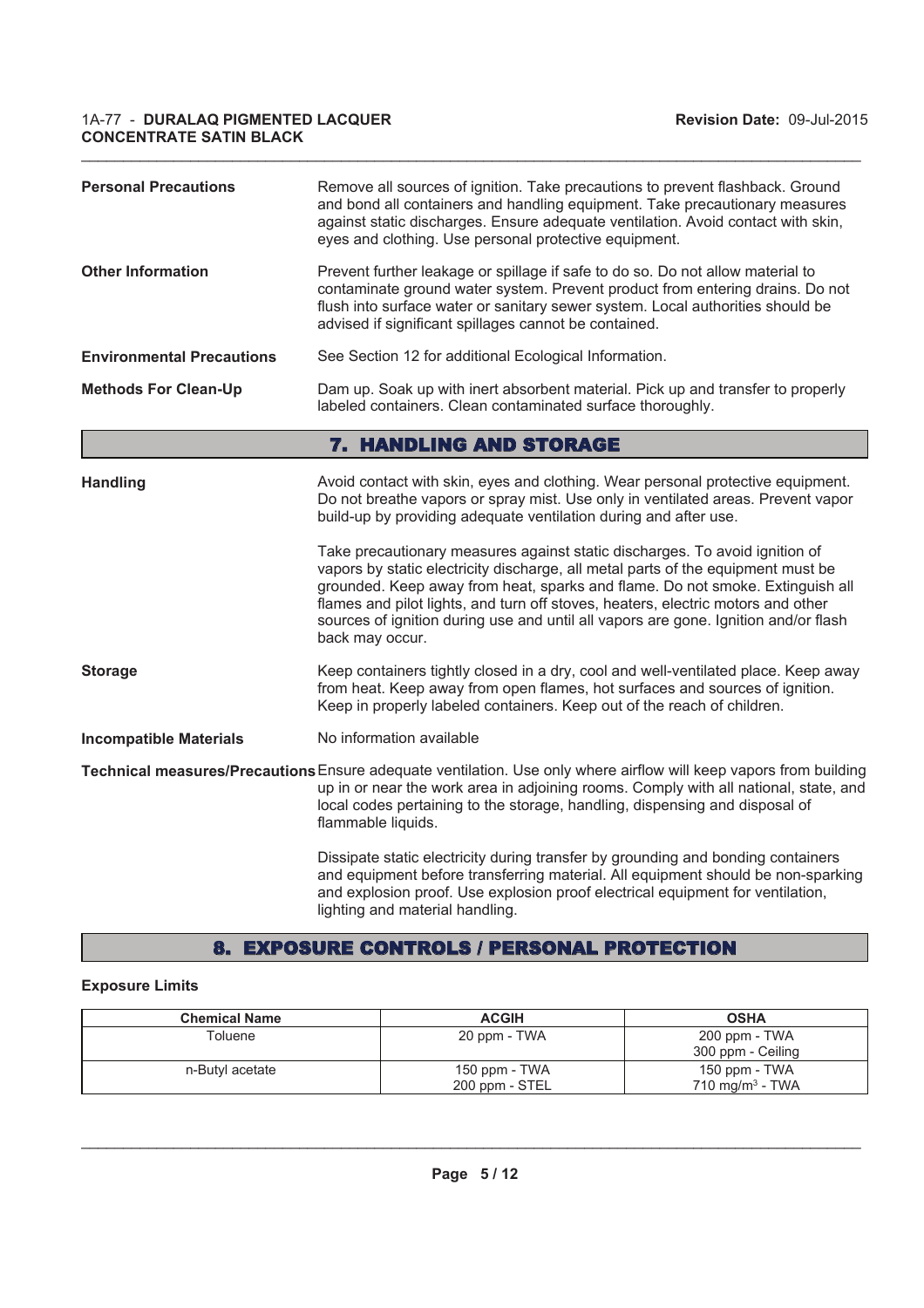| Ethyl acetate     | 400 ppm - TWA                   | 1400 mg/m <sup>3</sup> - TWA<br>400 ppm - TWA  |
|-------------------|---------------------------------|------------------------------------------------|
| Ethanol           | 1000 ppm - STEL                 | 1000 ppm - TWA<br>1900 mg/m <sup>3</sup> - TWA |
| Isopropyl alcohol | 200 ppm - TWA<br>400 ppm - STEL | 400 ppm - TWA<br>980 mg/m $3$ - TWA            |
| Stoddard solvent  | 100 ppm - TWA                   | 2900 mg/m <sup>3</sup> - TWA<br>500 ppm - TWA  |
| Carbon black      | $3.5 \text{ mg/m}^3$ - TWA      | $3.5$ mg/m <sup>3</sup> - TWA                  |
| Acetone           | 500 ppm - TWA<br>750 ppm - STEL | 1000 ppm - TWA<br>2400 mg/m <sup>3</sup> - TWA |

 $\_$  , and the state of the state of the state of the state of the state of the state of the state of the state of the state of the state of the state of the state of the state of the state of the state of the state of the

#### **Legend**

ACGIH - American Conference of Governmental Industrial Hygienists Exposure Limits OSHA - Occupational Safety & Health Administration Exposure Limits N/E - Not Established

#### **Appropriate engineering controls**

| <b>Engineering Measures</b>                                                                                                   | Ensure adequate ventilation, especially in confined areas.                                                                                                                                                                                                                                                                                                                                                                                           |
|-------------------------------------------------------------------------------------------------------------------------------|------------------------------------------------------------------------------------------------------------------------------------------------------------------------------------------------------------------------------------------------------------------------------------------------------------------------------------------------------------------------------------------------------------------------------------------------------|
| <b>Personal Protective Equipment</b><br><b>Eye/Face Protection</b><br><b>Skin Protection</b><br><b>Respiratory Protection</b> | Safety glasses with side-shields<br>Long sleeved clothing. Protective gloves.<br>Use only with adequate ventilation. In operations where exposure limits are<br>exceeded, use a NIOSH approved respirator that has been selected by a<br>technically qualified person for the specific work conditions. When spraying the<br>product or applying in confined areas, wear a NIOSH approved respirator<br>specified for paint spray or organic vapors. |
| <b>Hygiene Measures</b>                                                                                                       | Avoid contact with skin, eyes and clothing. Remove and wash contaminated<br>clothing before re-use. Wash thoroughly after handling.                                                                                                                                                                                                                                                                                                                  |

### 9. PHYSICAL AND CHEMICAL PROPERTIES

| No information available<br><b>Odor Threshold</b><br>Density (Ibs/gal)<br><b>Specific Gravity</b><br>рH<br><b>Viscosity (cps)</b><br><b>Solubility</b><br><b>Water Solubility</b><br><b>Evaporation Rate</b><br><b>Vapor Pressure</b><br><b>Vapor Density</b><br>Wt. % Solids<br>Vol. % Solids<br>Wt. % Volatiles<br>Vol. % Volatiles<br><b>VOC Regulatory Limit (g/L)</b><br><b>Boiling Point (°F)</b><br><b>Boiling Point (°C)</b> | $7.7 - 7.8$<br>$0.92 - 0.93$<br>No information available<br>No information available<br>No information available<br>No information available<br>No information available<br>No information available<br>No information available<br>$25 - 35$<br>15 - 25<br>$65 - 75$<br>$75 - 85$<br><680<br>132<br>56 |
|--------------------------------------------------------------------------------------------------------------------------------------------------------------------------------------------------------------------------------------------------------------------------------------------------------------------------------------------------------------------------------------------------------------------------------------|---------------------------------------------------------------------------------------------------------------------------------------------------------------------------------------------------------------------------------------------------------------------------------------------------------|
|--------------------------------------------------------------------------------------------------------------------------------------------------------------------------------------------------------------------------------------------------------------------------------------------------------------------------------------------------------------------------------------------------------------------------------------|---------------------------------------------------------------------------------------------------------------------------------------------------------------------------------------------------------------------------------------------------------------------------------------------------------|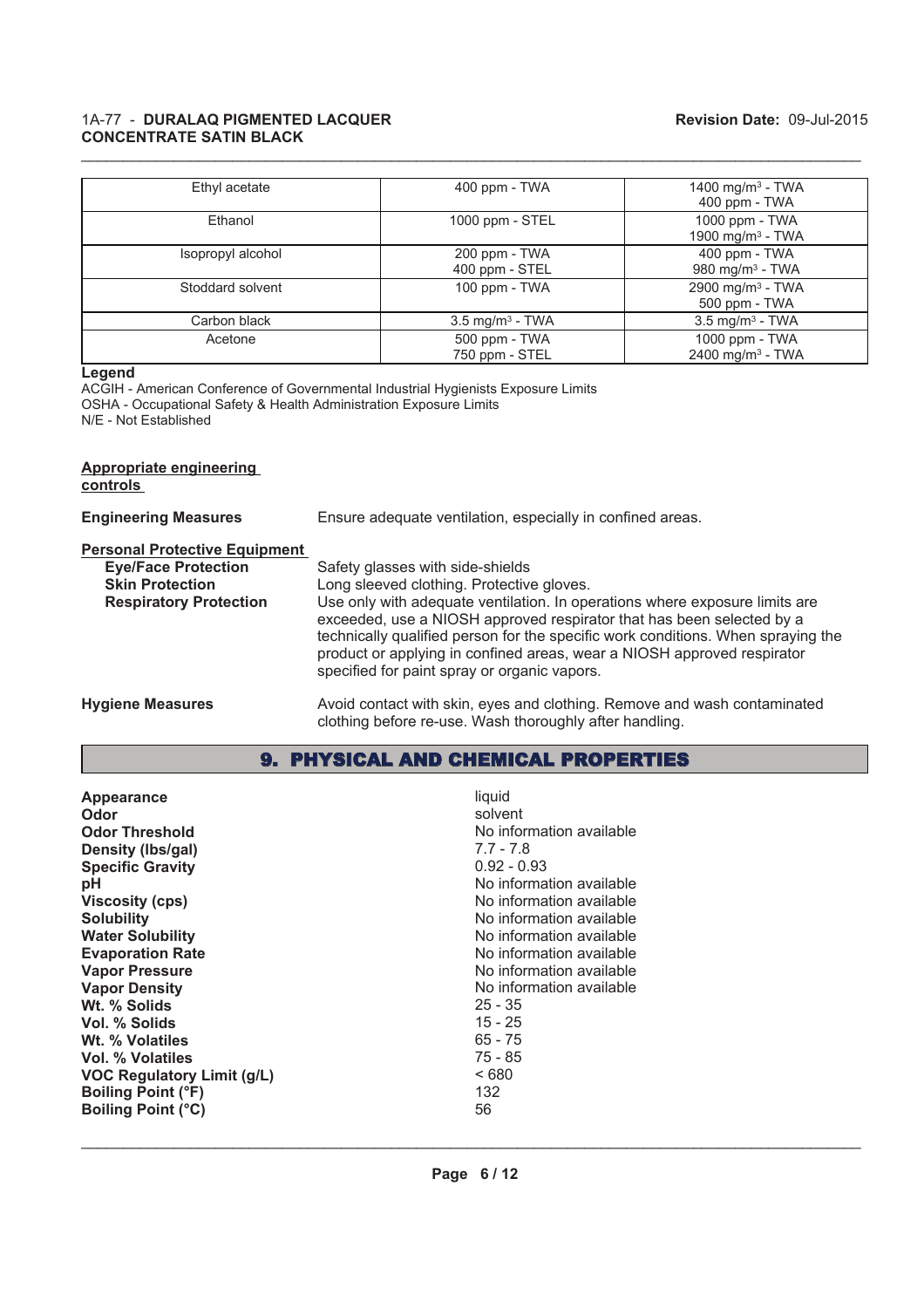#### **Revision Date:** 09-Jul-2015

#### 1A-77 - **DURALAQ PIGMENTED LACQUER CONCENTRATE SATIN BLACK**

**Freezing Point (°F)** No information available **Freezing Point (°C)** No information available **Flash Point (°F)** 25 **Flash Point (°C)** 4 **Flash Point Method** PMCC **Flammability (solid, gas)** Not applicable Not applicable Upper Explosion Limit Not applicable Not applicable Upper Explosion Limit **Upper Explosion Limit**<br> **Lower Explosion Limit**<br> **Lower Explosion Limit Lower Explosion Limit**<br> **Autoignition Temperature (°F)** No information available<br>
No information available **Autoignition Temperature (°F)**<br> **Autoignition Temperature (°C)** No information available **Autoignition Temperature (°C)**<br> **Decomposition Temperature (°F)** No information available<br>
No information available **Decomposition Temperature (°F) Decomposition Temperature (°C)** No information available **Partition Coefficient (n-octanol/water)** No information available

### 10. STABILITY AND REACTIVITY

 $\_$  , and the state of the state of the state of the state of the state of the state of the state of the state of the state of the state of the state of the state of the state of the state of the state of the state of the

**Reactivity No data available Reactivity** 

**Chemical Stability** Stable under normal conditions. Hazardous polymerisation

**Possibility Of Hazardous Reactions** None under normal conditions of use.

does not occur.

**Conditions To Avoid** Conditions **Keep away from open flames, hot surfaces, static** electricity and sources of ignition. Sparks. Elevated temperature.

**Incompatible Materials Incompatible with strong acids and bases and strong** oxidizing agents.

**Hazardous Decomposition Products** Thermal decomposition can lead to release of irritating gases and vapors.

11. TOXICOLOGICAL INFORMATION

# **Product Information**

**Information on likely routes of exposure**

**Principal Routes of Exposure** Eye contact, skin contact and inhalation.

**Acute Toxicity** 

**Product Information** Repeated or prolonged exposure to organic solvents may lead to permanent brain and nervous system damage. Intentional misuse by deliberately concentrating and inhaling vapors may be harmful or fatal.

#### **Information on toxicological effects**

**Symptoms** No information available

#### **Delayed and immediate effects as well as chronic effects from short and long-term exposure**

**Eye contact Exercise Contact with eyes may cause irritation.**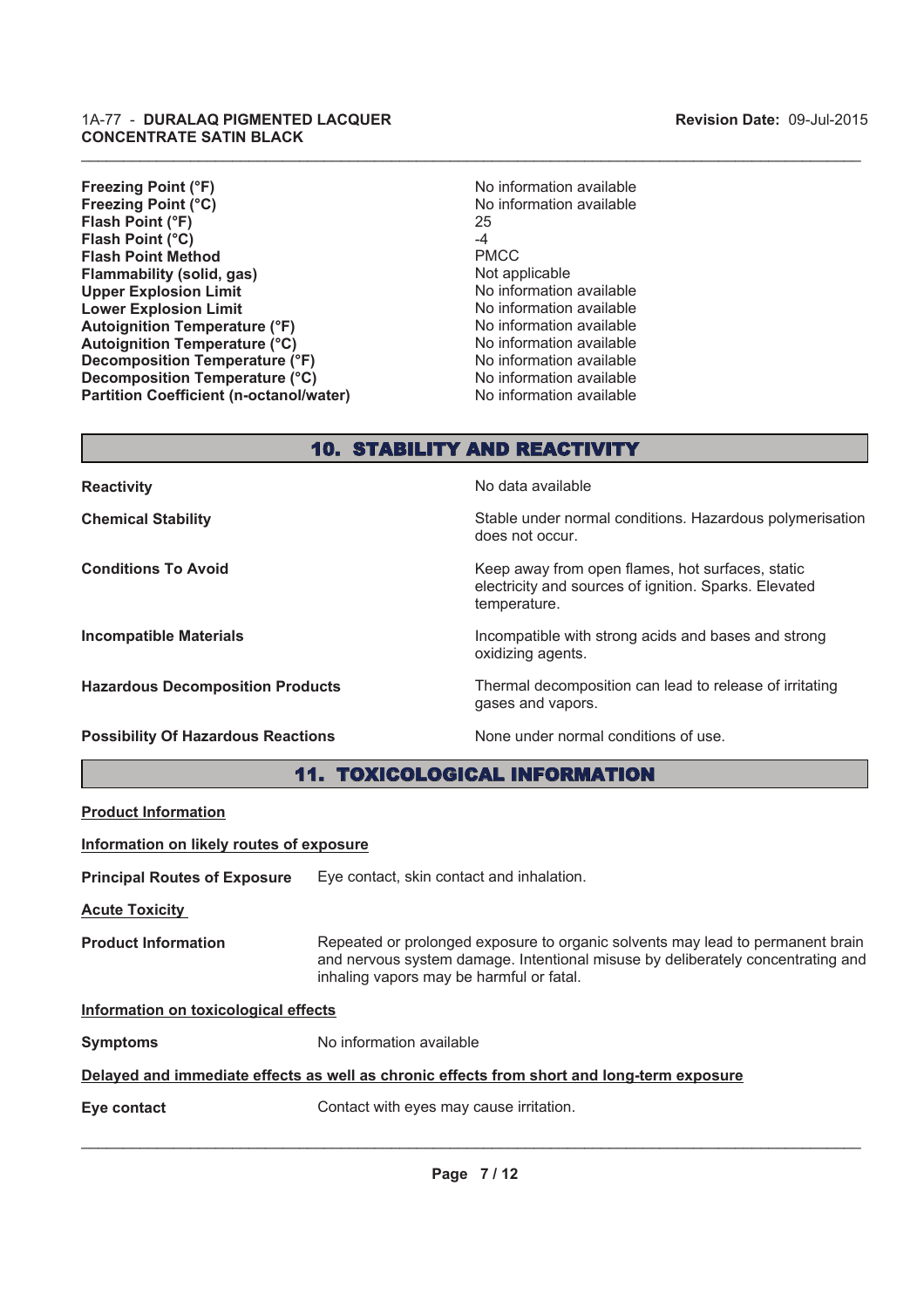#### 1A-77 - **DURALAQ PIGMENTED LACQUER Revision Date:** 09-Jul-2015 **CONCENTRATE SATIN BLACK**

| <b>Skin contact</b>             | May cause skin irritation and/or dermatitis. Prolonged skin contact may defat the<br>skin and produce dermatitis.                                                                                                                                             |
|---------------------------------|---------------------------------------------------------------------------------------------------------------------------------------------------------------------------------------------------------------------------------------------------------------|
| Ingestion                       | Harmful if swallowed. Ingestion may cause irritation to mucous membranes. Small<br>amounts of this product aspirated into the respiratory system during ingestion or<br>vomiting may cause mild to severe pulmonary injury, possibly progressing to<br>death. |
| <b>Inhalation</b>               | Harmful by inhalation. High vapor / aerosol concentrations are irritating to the<br>eyes, nose, throat and lungs and may cause headaches, dizziness, drowsiness,<br>unconsciousness, and other central nervous system effects.                                |
| Sensitization:                  | No information available                                                                                                                                                                                                                                      |
| <b>Neurological Effects</b>     | No information available.                                                                                                                                                                                                                                     |
| <b>Mutagenic Effects</b>        | No information available.                                                                                                                                                                                                                                     |
| <b>Reproductive Effects</b>     | No information available.                                                                                                                                                                                                                                     |
| <b>Developmental Effects</b>    | No information available.                                                                                                                                                                                                                                     |
| <b>Target Organ Effects</b>     | No information available.                                                                                                                                                                                                                                     |
| <b>STOT - repeated exposure</b> | No information available.                                                                                                                                                                                                                                     |
| <b>STOT - single exposure</b>   | No information available.                                                                                                                                                                                                                                     |
| Other adverse effects           | No information available.                                                                                                                                                                                                                                     |
| <b>Aspiration Hazard</b>        | May be harmful if swallowed and enters airways. Small amounts of this product                                                                                                                                                                                 |

to severe pulmonary injury, possibly progressing to death.

aspirated into the respiratory system during ingestion or vomiting may cause mild

 $\_$  , and the state of the state of the state of the state of the state of the state of the state of the state of the state of the state of the state of the state of the state of the state of the state of the state of the

**Numerical measures of toxicity** 

**The following values are calculated based on chapter 3.1 of the GHS document**

| <b>ATEmix (oral)</b>                 | 2063 mg/kg |
|--------------------------------------|------------|
| <b>ATEmix (dermal)</b>               | 9662 mg/kg |
| <b>ATEmix (inhalation-dust/mist)</b> | 8.1 mg/L   |
| <b>ATEmix (inhalation-vapor)</b>     | 2094 mg/L  |

#### **Acute Toxicity Component**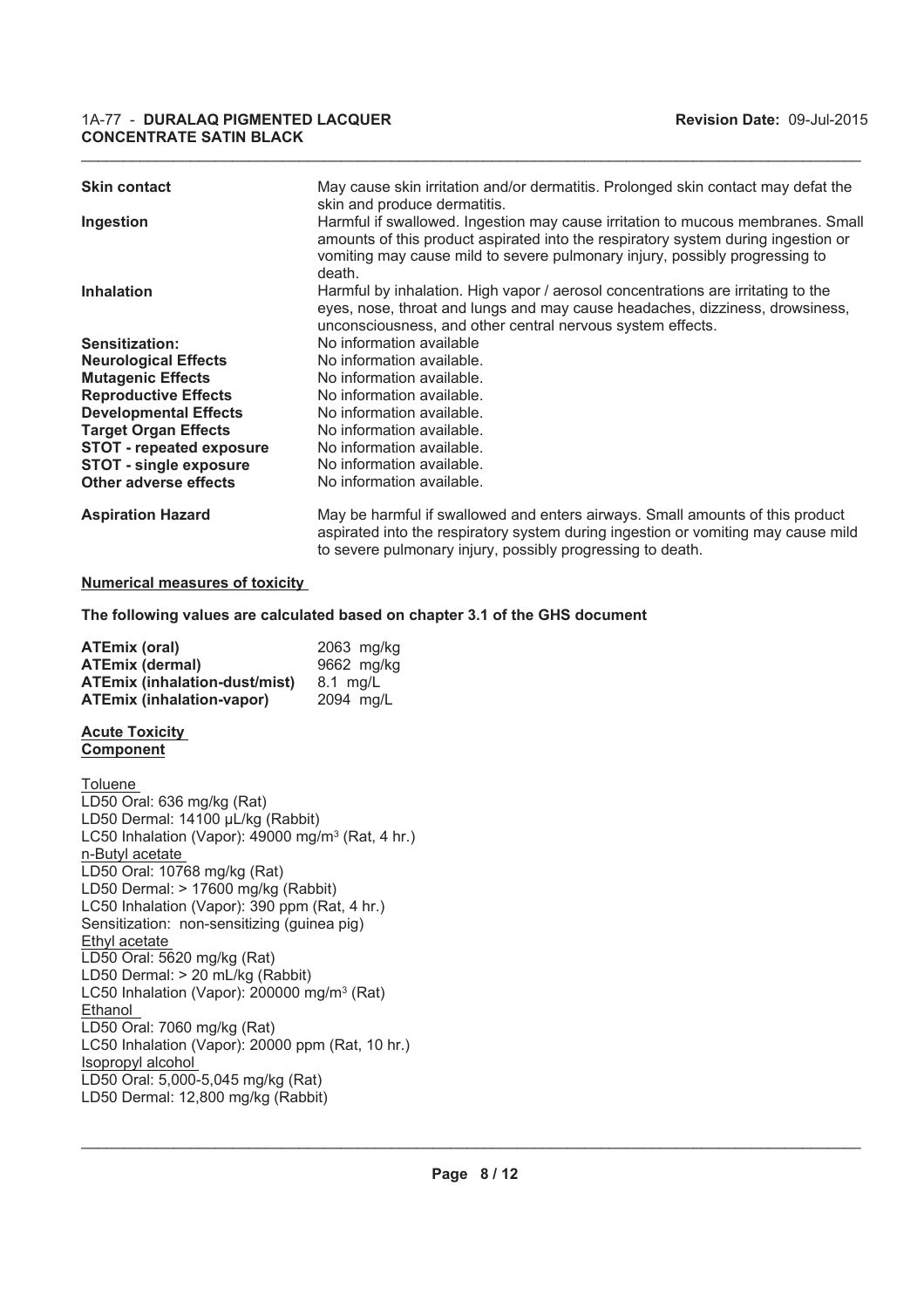LC50 Inhalation (Vapor): 16,000 ppm (Rat) Stoddard solvent LD50 Oral: > 5,000 mg/kg (Rat) LD50 Dermal: > 3160 mg/kg (Rabbit) LC50 Inhalation (Vapor): > 6.1 mg/L (Rat) Carbon black LD50 Oral: > 15400 mg/kg (Rat) LD50 Dermal: > 3000 mg/kg (Rabbit) Acetone LD50 Oral: 5800 mg/kg (Rat)

#### **Carcinogenicity**

*The information below indicates whether each agency has listed any ingredient as a carcinogen:.*

| <b>Chemical Name</b> | IARC                 | <b>NTP</b> | <b>OSHA Carcinogen</b> |
|----------------------|----------------------|------------|------------------------|
|                      | 2B<br>Possible Human |            | Listed                 |
| Carbon black         | Carcinoɑen           |            |                        |

 $\_$  , and the state of the state of the state of the state of the state of the state of the state of the state of the state of the state of the state of the state of the state of the state of the state of the state of the

#### **Legend**

IARC - International Agency for Research on Cancer NTP - National Toxicity Program OSHA - Occupational Safety & Health Administration

12. ECOLOGICAL INFORMATION

### **Ecotoxicity Effects**

The environmental impact of this product has not been fully investigated.

#### **Product Information**

#### **Acute Toxicity to Fish**

No information available

#### **Acute Toxicity to Aquatic Invertebrates**

No information available

#### **Acute Toxicity to Aquatic Plants**

No information available

### **Persistence / Degradability**

No information available.

#### **Bioaccumulation / Accumulation**

No information available.

#### **Mobility in Environmental Media**

No information available.

#### **Ozone**

Not Applicable

#### **Component**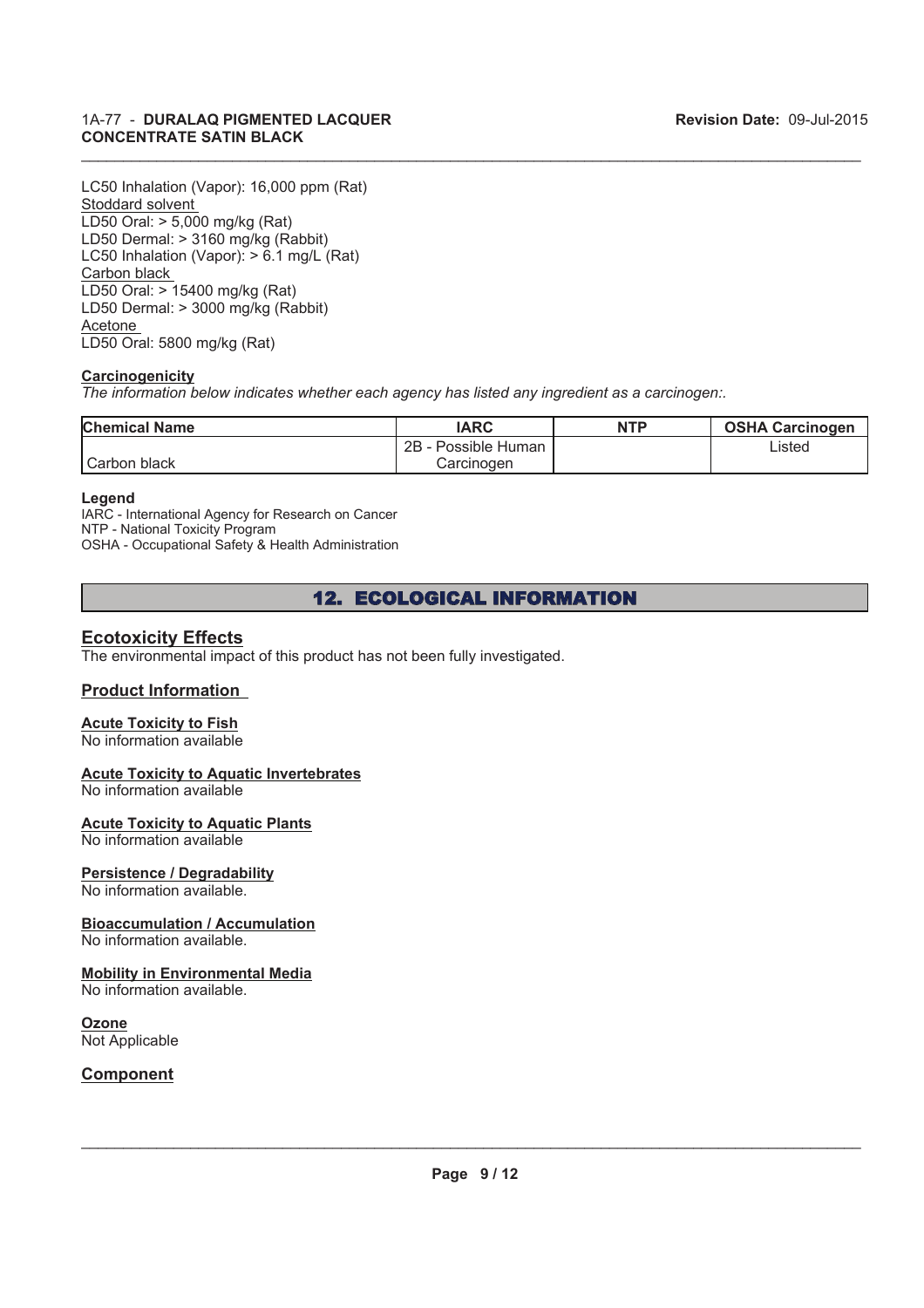#### **Acute Toxicity to Fish**

n-Butyl acetate LC50: 18 mg/L (Fathead Minnow - 96 hr.) Acetone LC50: 8300 (Bluegill - 96 hr.) mg/L

#### **Acute Toxicity to Aquatic Invertebrates**

n-Butyl acetate EC50: 72.8 mg/L (Daphnia magna - 48 hr.) Acetone EC50: 12600 mg/L (Daphnia magna - 48 hr.)

#### **Acute Toxicity to Aquatic Plants**

n-Butyl acetate

EC50: 674.7 mg/L (Green algae (Scenedesmus subspicatus), 72 hrs.)

#### 13. DISPOSAL CONSIDERATIONS

 $\_$  , and the state of the state of the state of the state of the state of the state of the state of the state of the state of the state of the state of the state of the state of the state of the state of the state of the

| <b>Waste Disposal Method</b>   | Dispose of in accordance with federal, state, provincial, and local regulations.<br>Local requirements may vary, consult your sanitation department or<br>state-designated environmental protection agency for more disposal options. |
|--------------------------------|---------------------------------------------------------------------------------------------------------------------------------------------------------------------------------------------------------------------------------------|
| <b>Empty Container Warning</b> | Emptied containers may retain product residue. Follow label warnings even after<br>container is emptied. Residual vapors may explode on ignition.                                                                                     |

### 14. TRANSPORT INFORMATION

| DOT<br><b>Proper Shipping Name</b><br><b>Hazard Class</b><br>UN-No<br><b>Packing Group</b><br><b>Description</b> | Paint<br>3<br>UN1263<br>Ш<br>UN1263, Paint, 3, II,                                             |  |
|------------------------------------------------------------------------------------------------------------------|------------------------------------------------------------------------------------------------|--|
| <b>ICAO / IATA</b><br>IMDG / IMO                                                                                 | Contact the preparer for further information.<br>Contact the preparer for further information. |  |
|                                                                                                                  |                                                                                                |  |

### 15. REGULATORY INFORMATION

#### **International Inventories**

| <b>DSL: Canada</b>         |  |
|----------------------------|--|
| <b>TSCA: United States</b> |  |

Yes - All components are listed or exempt. Yes - All components are listed or exempt.

#### **Federal Regulations**

#### **SARA 311/312 hazardous categorization**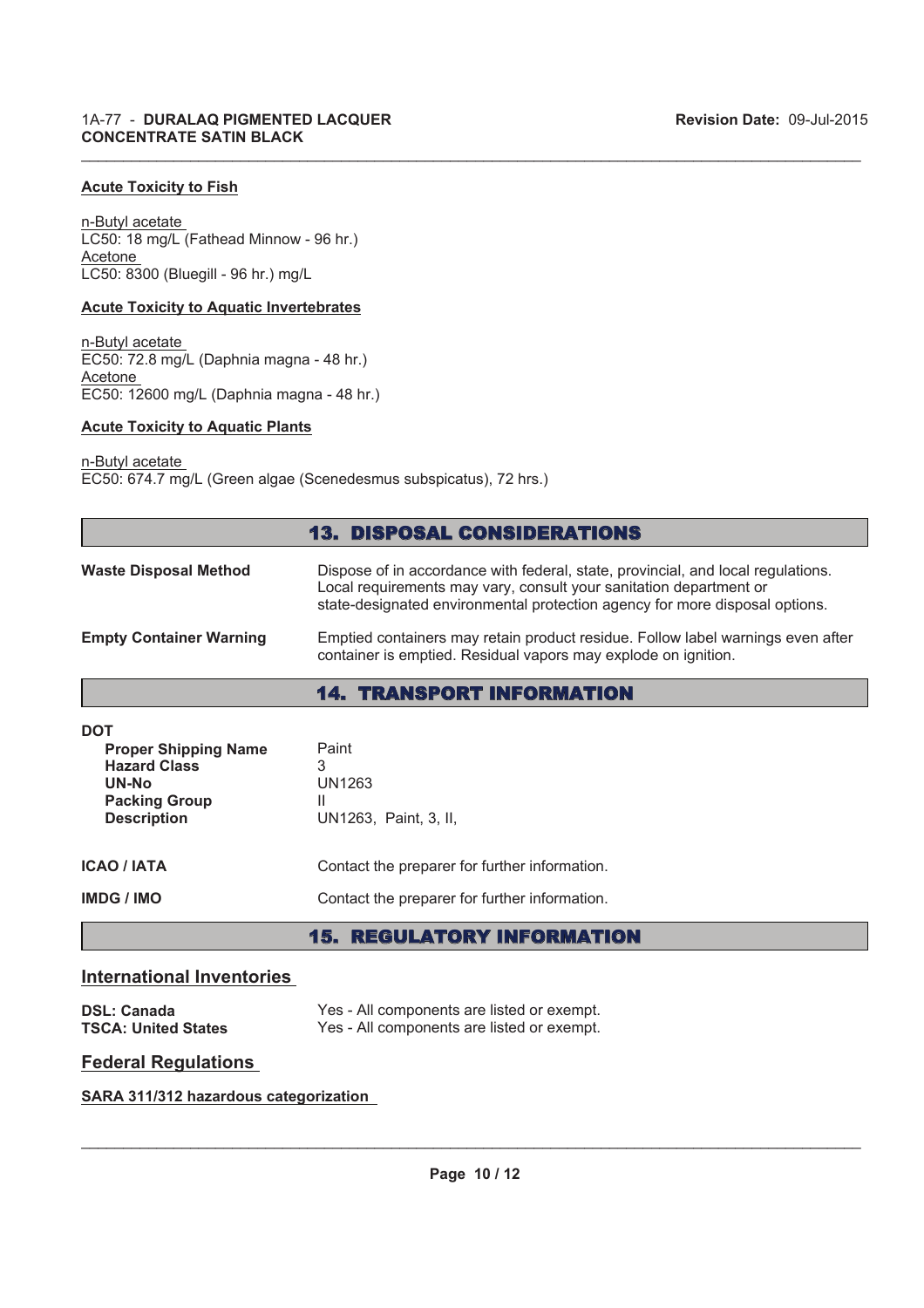| Acute Health Hazard               | Yes |
|-----------------------------------|-----|
| Chronic Health Hazard             | Yes |
| Fire Hazard                       | Yes |
| Sudden Release of Pressure Hazard | N٥  |
| Reactive Hazard                   | N∩  |

#### **SARA 313**

Section 313 of Title III of the Superfund Amendments and Reauthorization Act of 1986 (SARA). This product contains a chemical or chemicals which are subject to the reporting requirements of the Act and Title 40 of the Code of Federal Regulations, Part 372:

 $\_$  , and the state of the state of the state of the state of the state of the state of the state of the state of the state of the state of the state of the state of the state of the state of the state of the state of the

| <b>Chemical Name</b> | <b>CAS-No</b> | Weight % (max) | <b>CERCLA/SARA 313</b>     |
|----------------------|---------------|----------------|----------------------------|
|                      |               |                | (de minimis concentration) |
| <b>Toluene</b>       | 108-88-3      | 30             |                            |
| Isopropyl alcohol    | 67-63-0       |                |                            |

#### **Clean Air Act, Section 112 Hazardous Air Pollutants (HAPs) (see 40 CFR 61)** This product contains the following HAPs:

| <b>Chemical Name</b> | <b>CAS-No</b> | Weight % (max) | <b>Hazardous Air Pollutant</b> |
|----------------------|---------------|----------------|--------------------------------|
|                      |               |                | (HAP)                          |
| ™oluene              | 108-88-3      | 30             | Listed                         |

### **State Regulations**

#### **California Proposition 65**

*This product may contain small amounts of materials known to the state of California to cause cancer or reproductive harm.*

#### **State Right-to-Know**

| <b>Chemical Name</b> | <b>Massachusetts</b> | <b>New Jersey</b> | Pennsylvania |
|----------------------|----------------------|-------------------|--------------|
| Toluene              |                      |                   |              |
| n-Butyl acetate      |                      |                   |              |
| Ethyl acetate        |                      |                   |              |
| Ethanol              |                      |                   |              |
| Isopropyl alcohol    |                      |                   |              |
| Stoddard solvent     |                      |                   |              |
| Carbon black         |                      |                   |              |
| Acetone              |                      |                   |              |

#### **Legend**

X - Listed

### 16. OTHER INFORMATION

**HMIS**

**Health:** 2\* **Flammability:** 3

**Reactivity:** 0 **PPE:** -